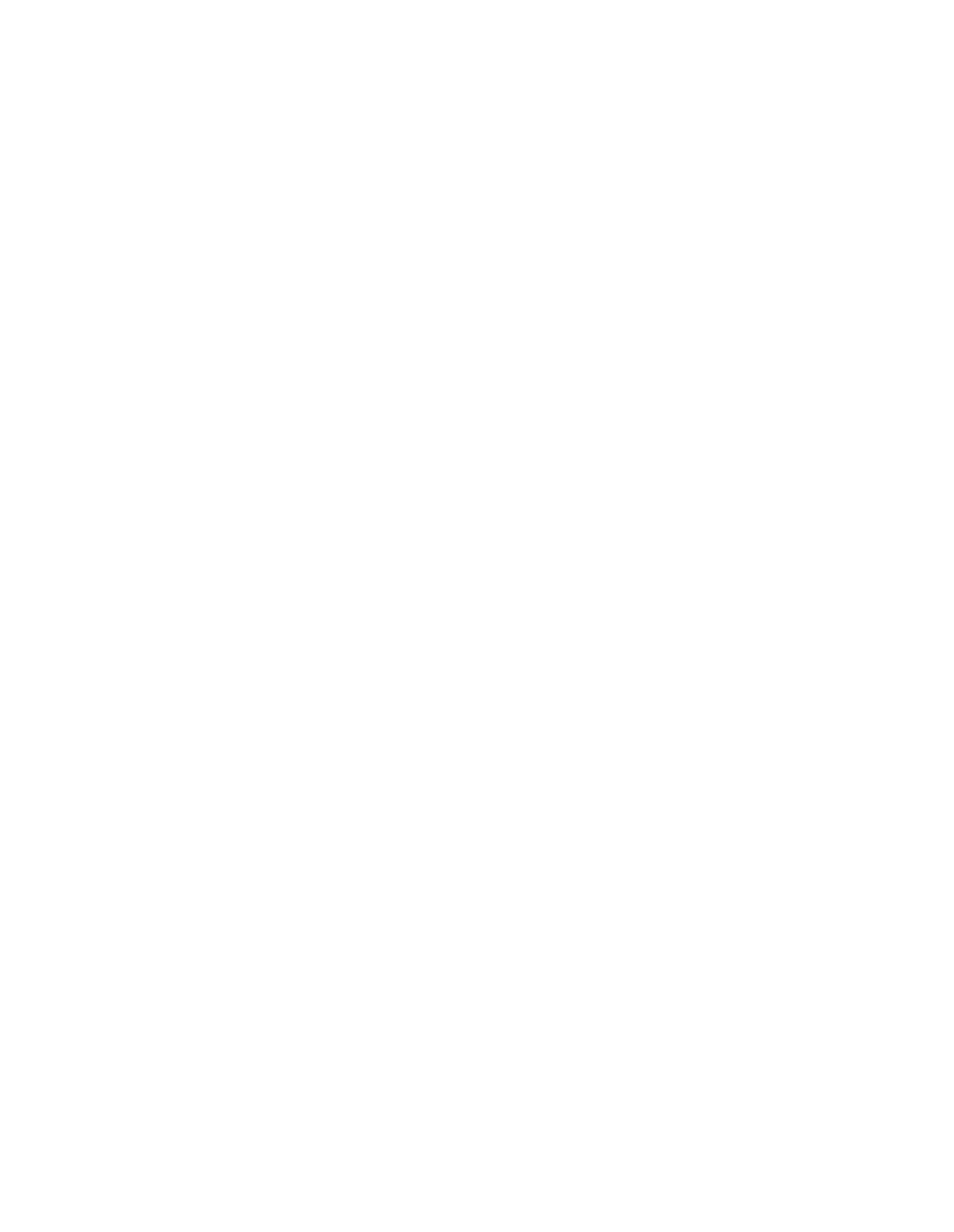## **Away In A Manger** *for the Shalom Choir*

*words anonymous, tune by James Murray* arr. Reginald Unterseher



Copyright © 2010 Reginald Unterseher www.reginaldunterseher.com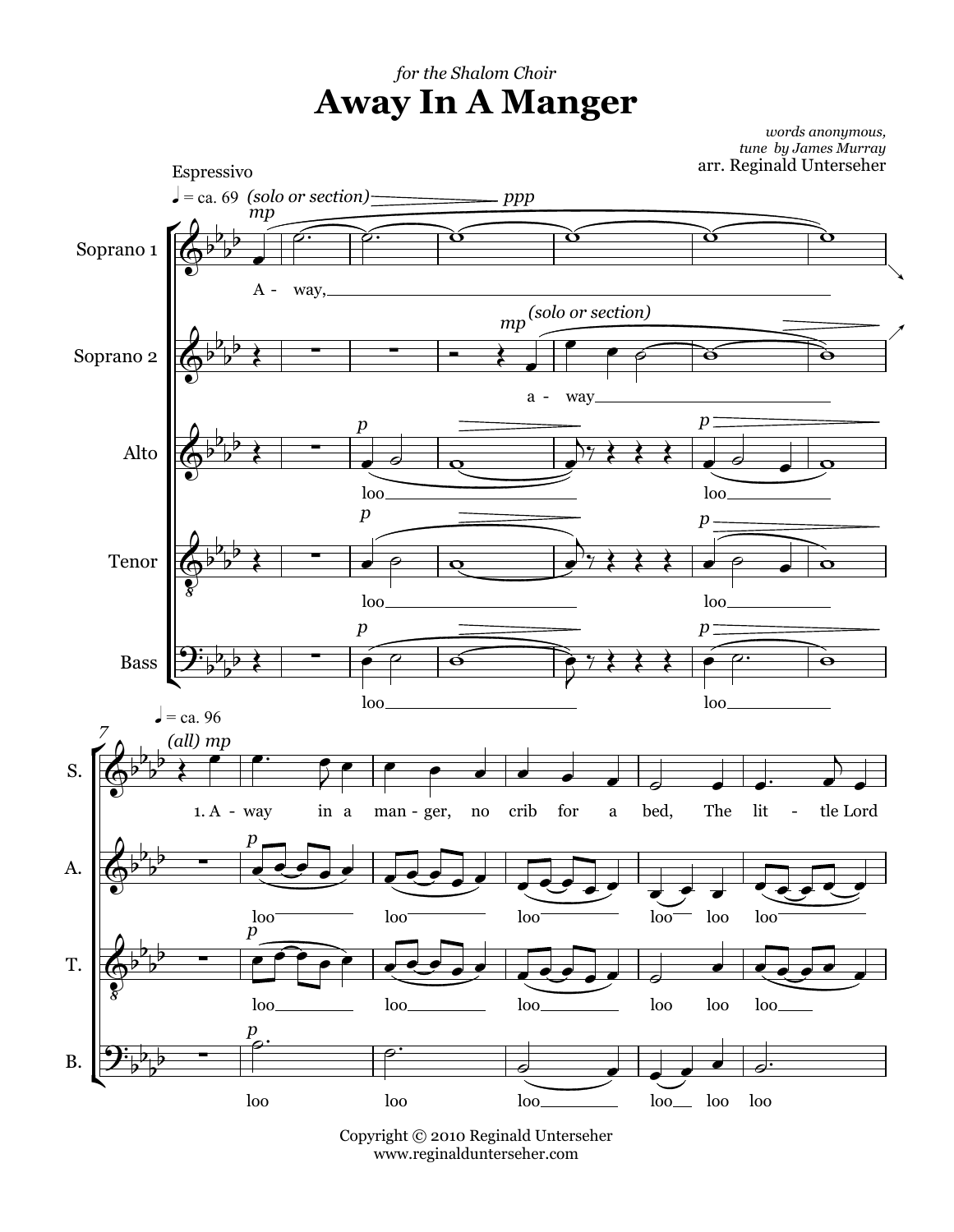

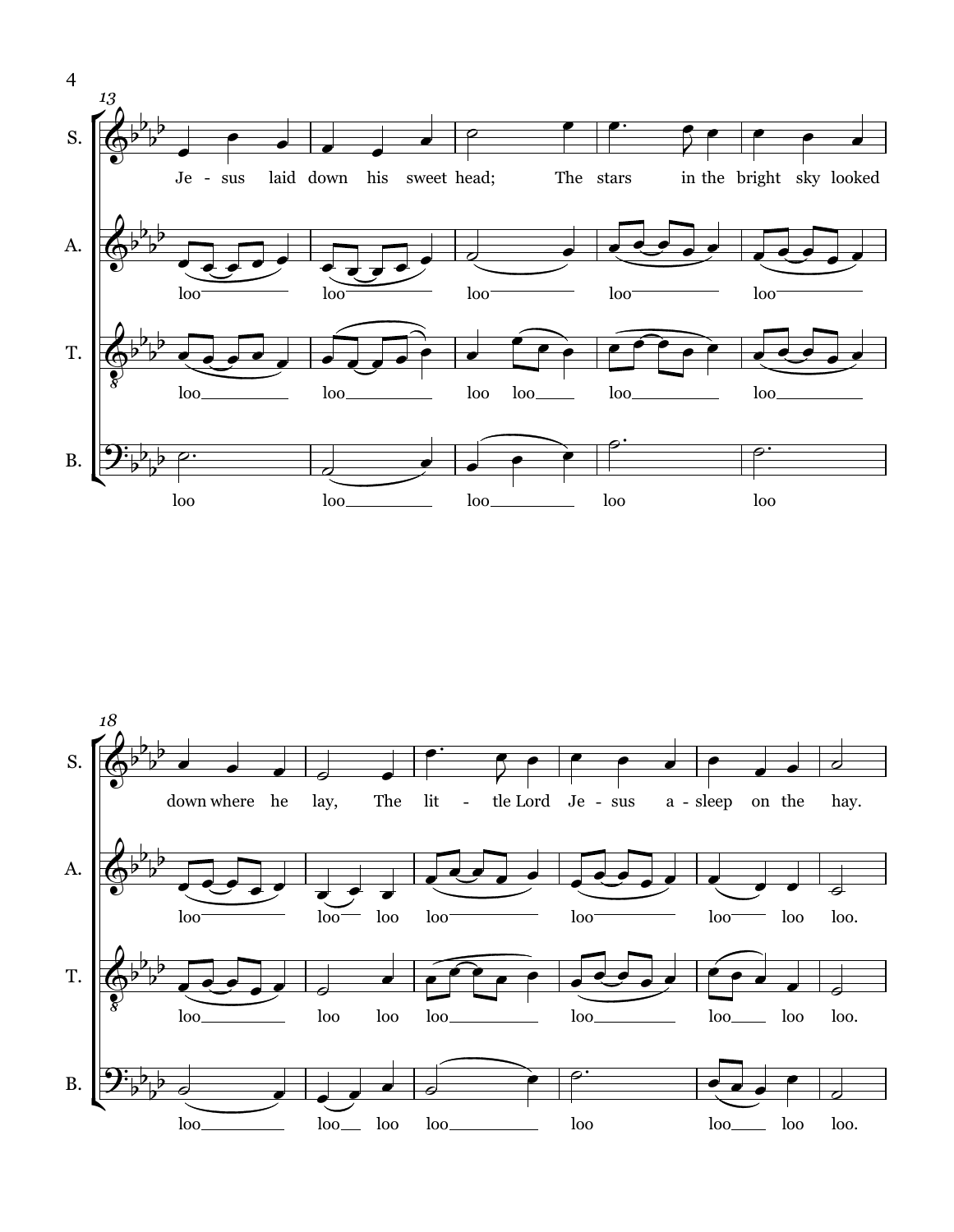

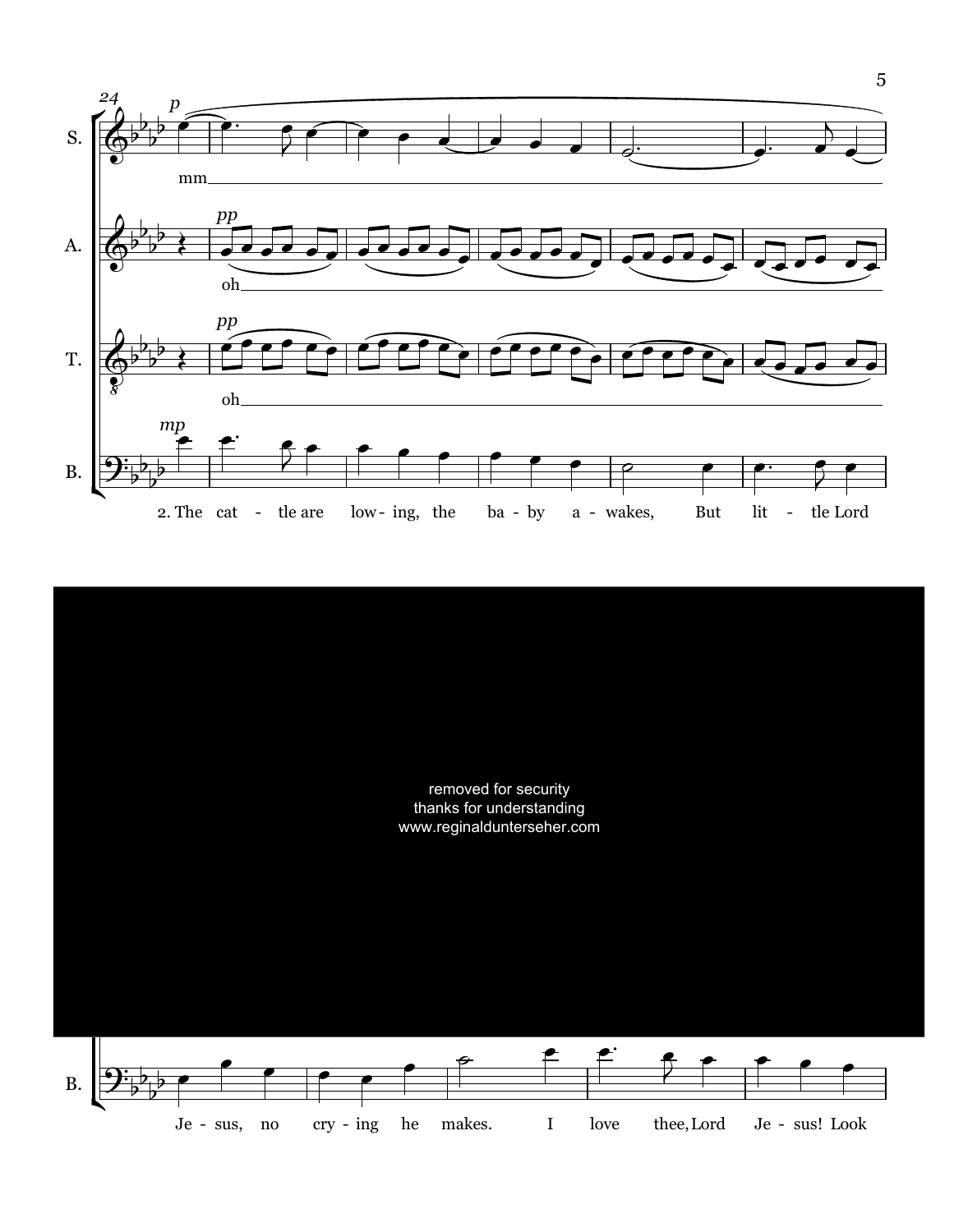